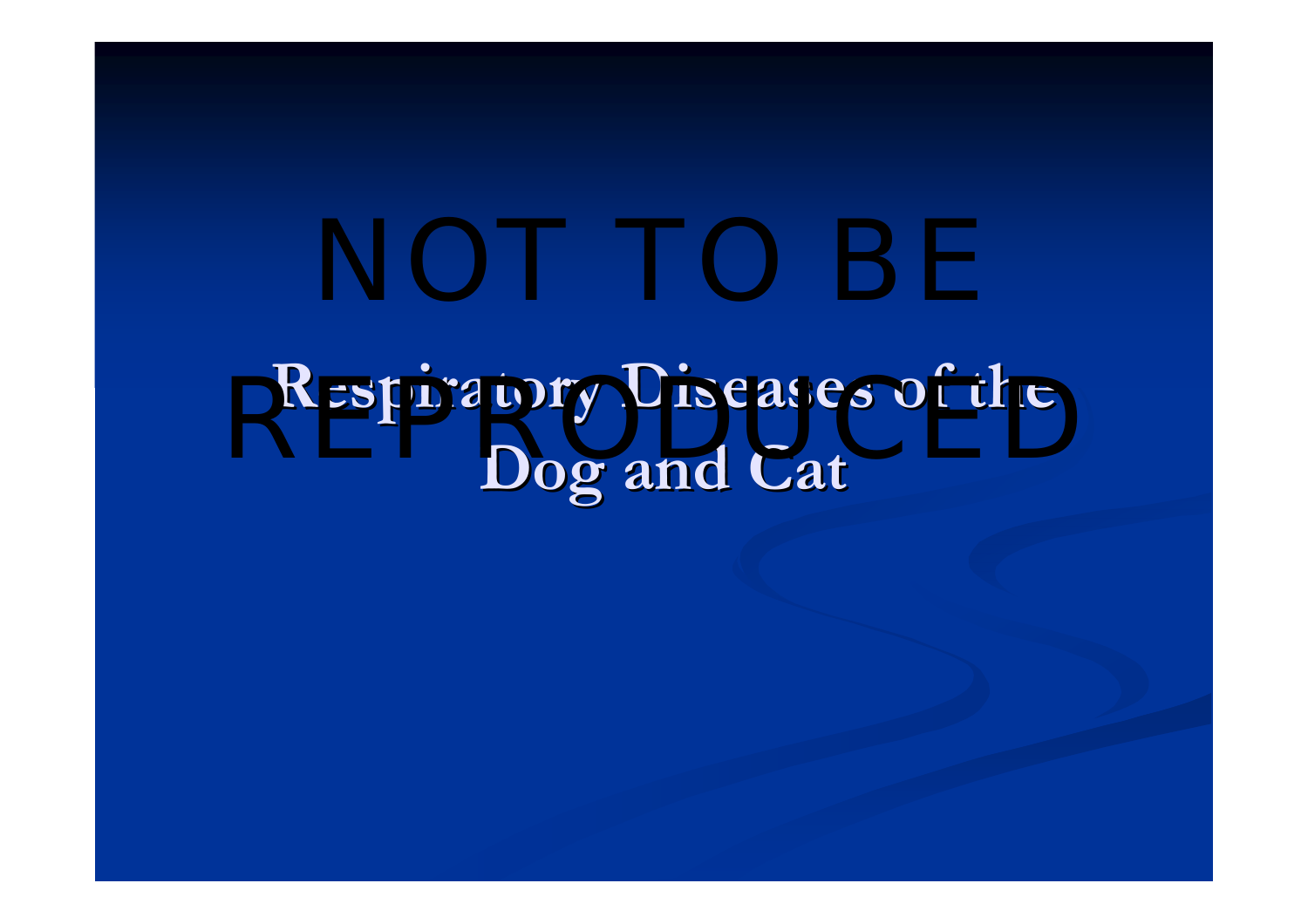# **Respiratory Diseases Respiratory Diseases**

### $\blacksquare$  Noninfectious Disease Fectious Disease

- Congenital Congenital
- **Degenerative**
- П Immune-mediated<br>I Toxic
- **T**oxic
- **Infectious Diseases** 
	- Viral
	- $\blacksquare$  Bacterial
	- $\blacksquare$  Mycotic
	- **Parasitic**
- Proliferative/neoplastic Proliferative/neoplastic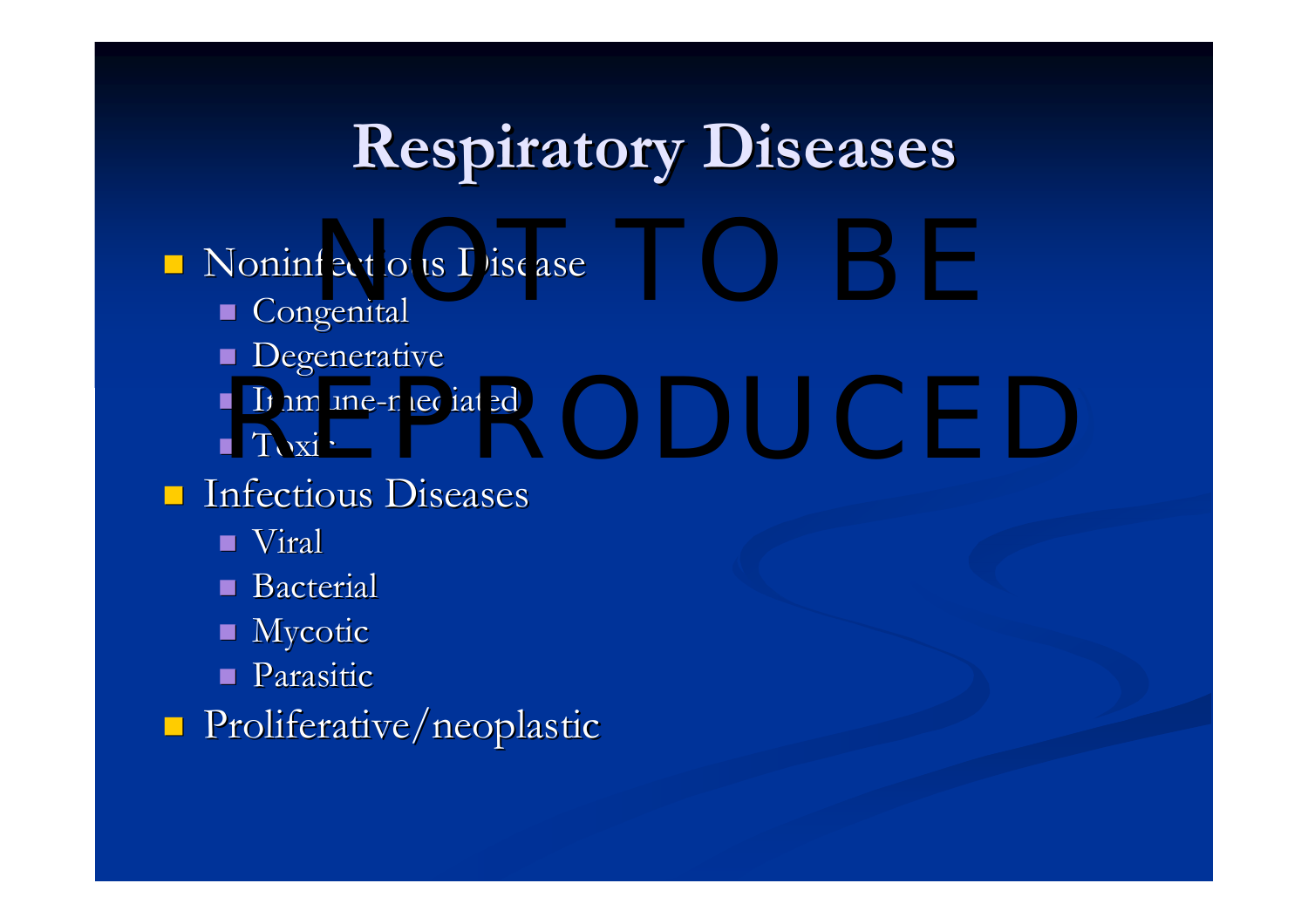### **Nasal Passages Nasal Passages Non -Infectious Inflammatory Diseases Infectious Inflammatory Diseases**  $\blacksquare$  Trauma/Foreign body  $\blacksquare$  $\mathcal{L}_{\mathcal{A}}$ r<br>Moreign body – grass seed, twig, etc **Immune- mediated rhinitis**  $\blacksquare$  Acute rhinitis and conjunctivitis  $\blacksquare$ **Holland** Construction – edema, eosinophils, neutrophils, and macrophages  $\blacksquare$  Chronic  $\blacksquare$ Lymphoplasmacytic infiltrates Resolves with steroid treatment Acute rhinitis and conjunctivitis – edema,

**T**oxic

 $\blacksquare$  Smoke inhalation, other gases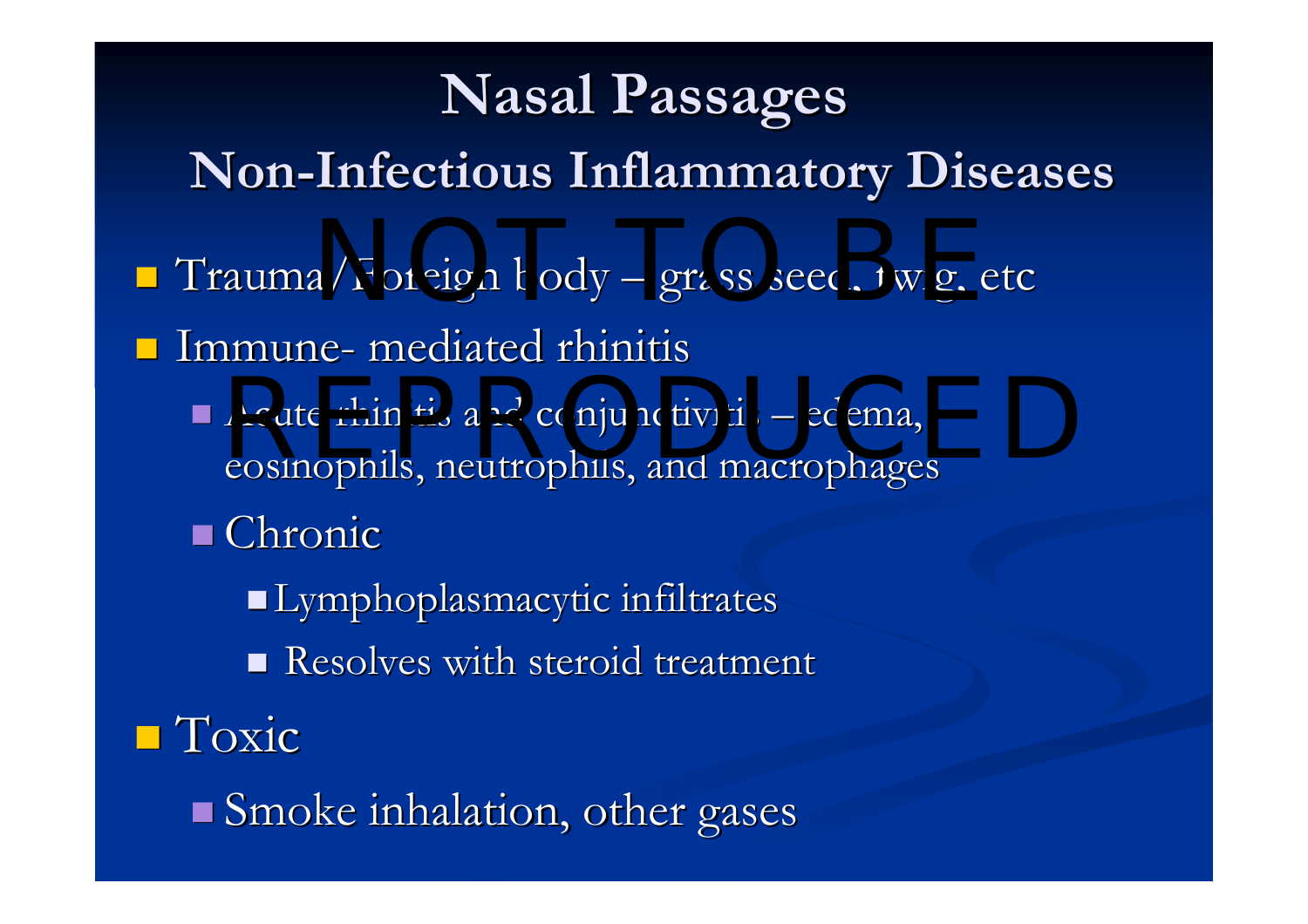# **Epistaxis Epistaxis Differentials Differentials**

**T**rauma  $\blacksquare$  Foreign body Invasive intranasal lesion *Aspergillus Aspergillus* sp  $\blacksquare$  Neoplasia **Bleeding disorder** Genetic Warfarin toxicity  $\blacksquare$  Rickettsial infection  $1a$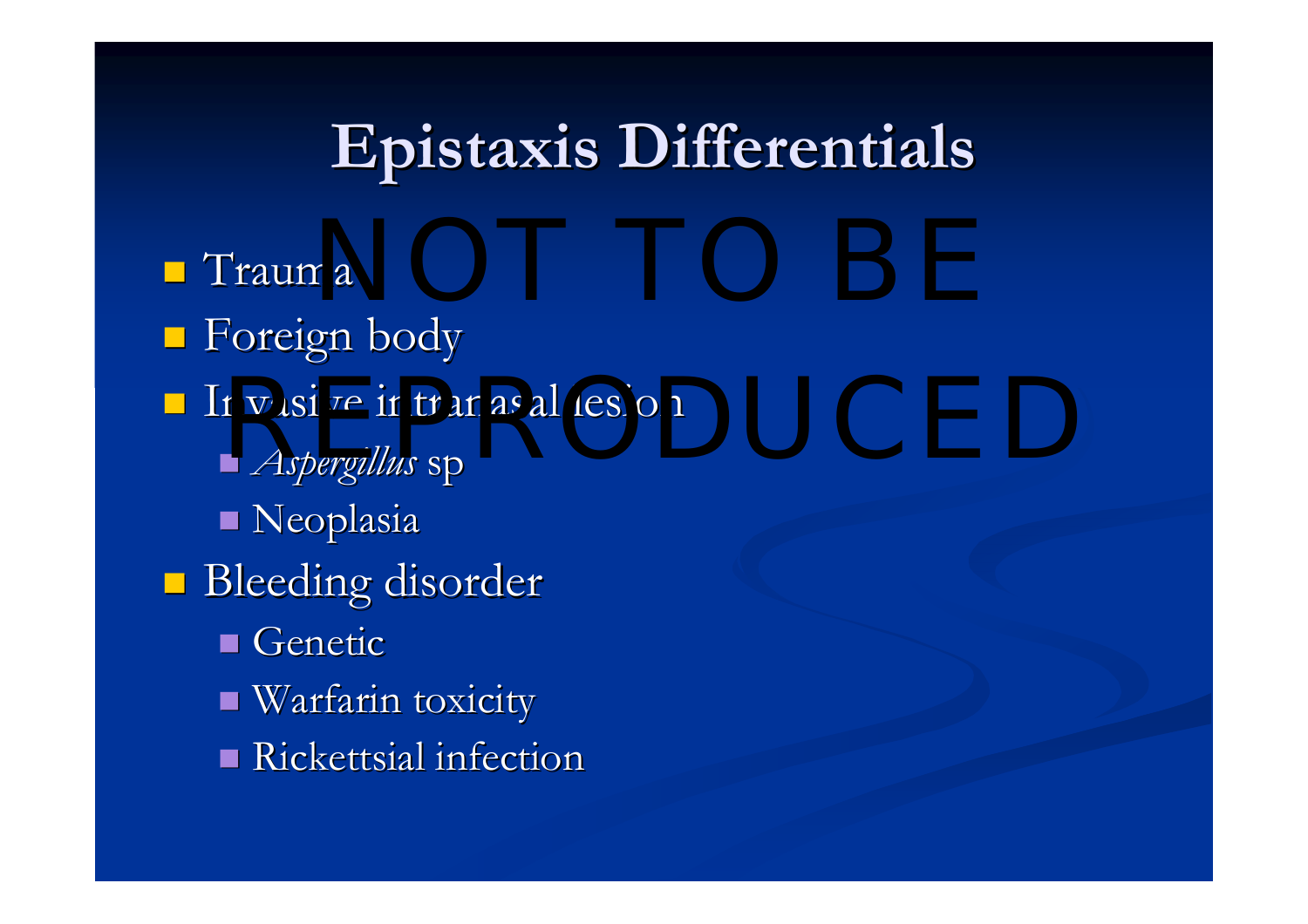# Normal Flora of **Upper Respiratory Tract Upper Respiratory Tract**

- *Pateurella Pateurella multocida multocida*  $N = N$
- *Bordetella Bordetella bronchiseptica bronchiseptica*
- *Boruetena oronumsepnaa*<br>■ Staph, strep, pseudomonads, coliforms
- Allows opportunistic infection following viral Allows opportunistic infection following viral disease, immune suppression, toxic exposure, etc
- Pathogen infection may be reactivated with Pathogen infection may be reactivated with stress and/or pathogens shed
- **Stress can activate/reactivate latent herpes viral** infection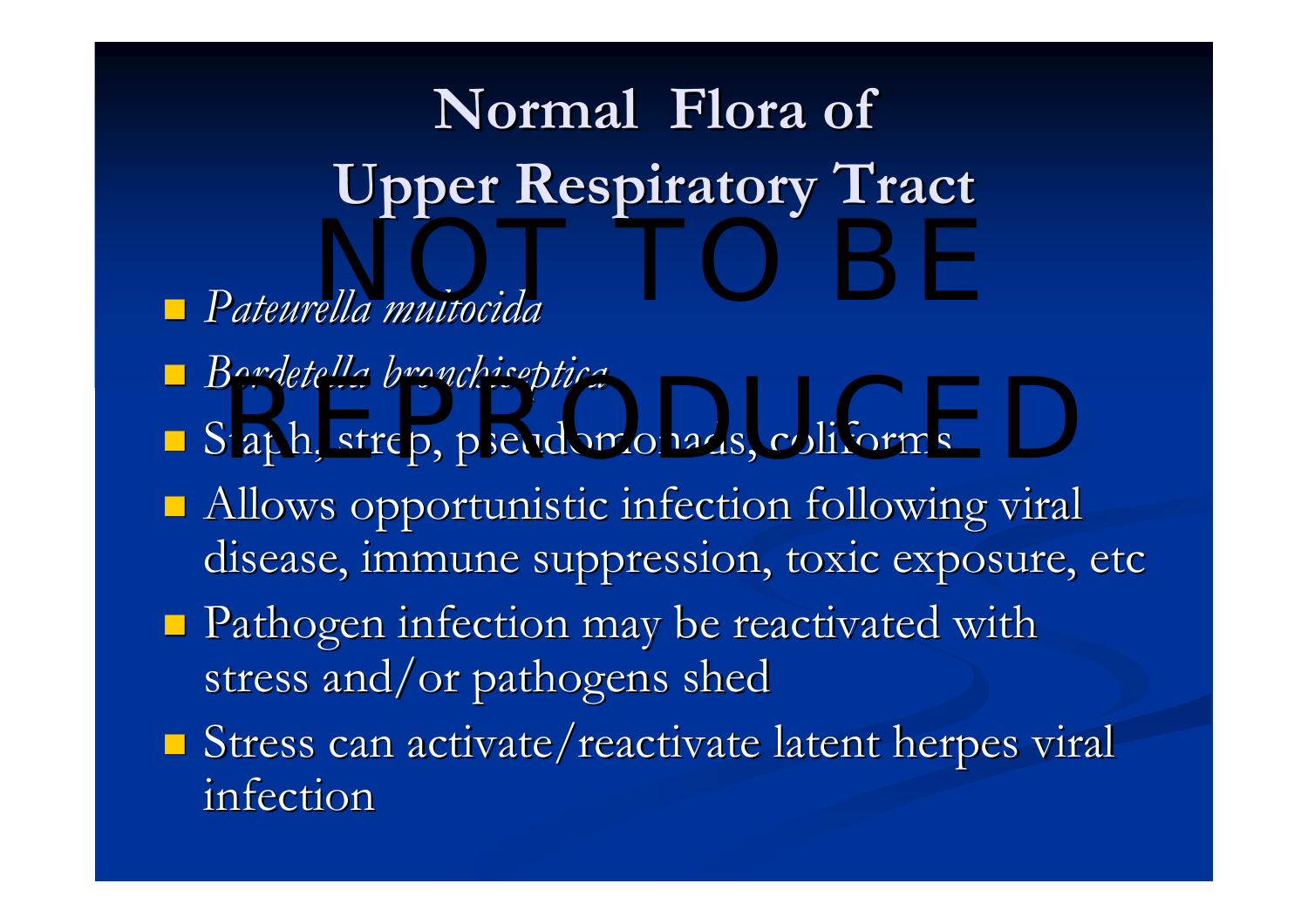## **Infectious Rhinitis and Sinusitis Infectious Rhinitis and Sinusitis**

- Viral –al – none specifically affecting this area  $\blacksquare$  Bacterial
	- **Primary infection rare, but may be** secondary
		- $\square$ Secondary to tooth root abscess
- $\blacksquare$  Mycotic Parasitic Parasitic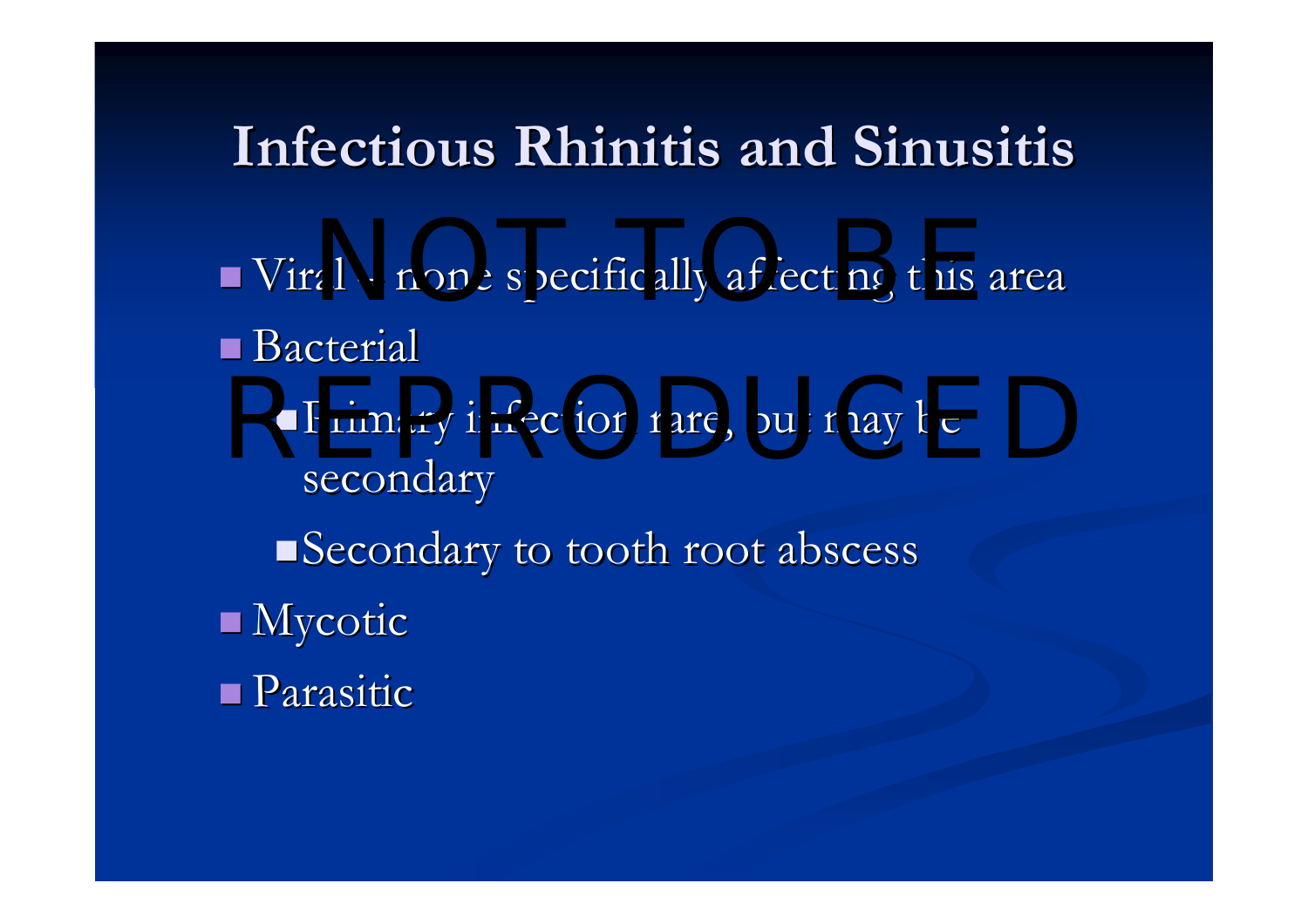## **Mycotic Rhinitis and Sinusitis**

### **Nycotic Agents** c Agents

- $\blacksquare$  *Aspergillus* sp (often dogs nasal passages)
- *Penicillium Penicillium* sp (as *Aspergillus Aspergillus sp*)
- **Cryptococcus neoformans** (often cats sinuses), *C. gatti* Cryptococcus neoformans (often cats - sinuses), C. gatti
- **Rhinosporidium** seeberi (may cause nasal polyps)
- **Clincal signs** 
	- $\blacksquare$  Mucopurulent discharge
- Pathology Pathology
	- Granulomatous inflammation
	- Can be invasive, into bone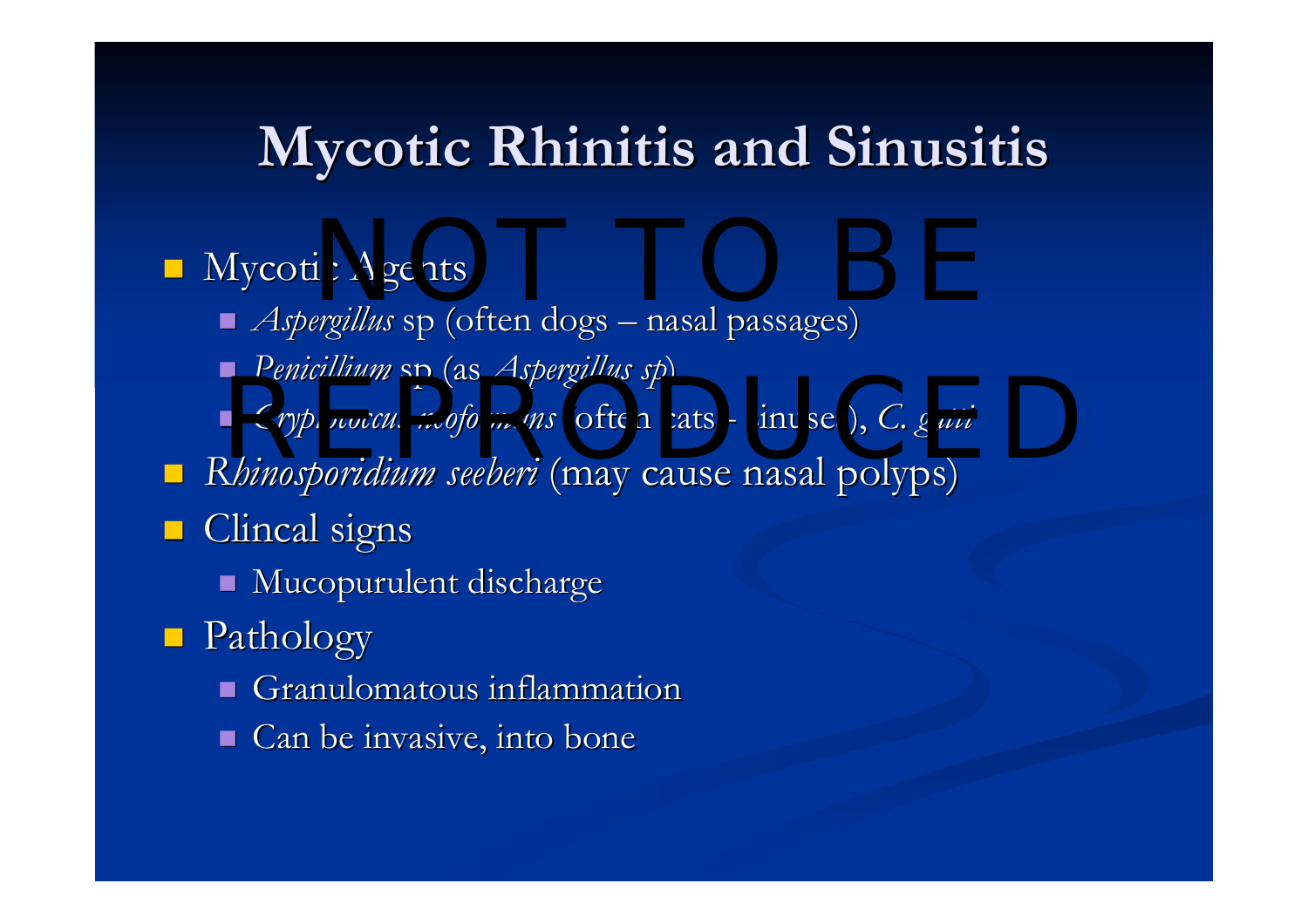## **Nasal Aspergillosis Aspergillosis - Dog**



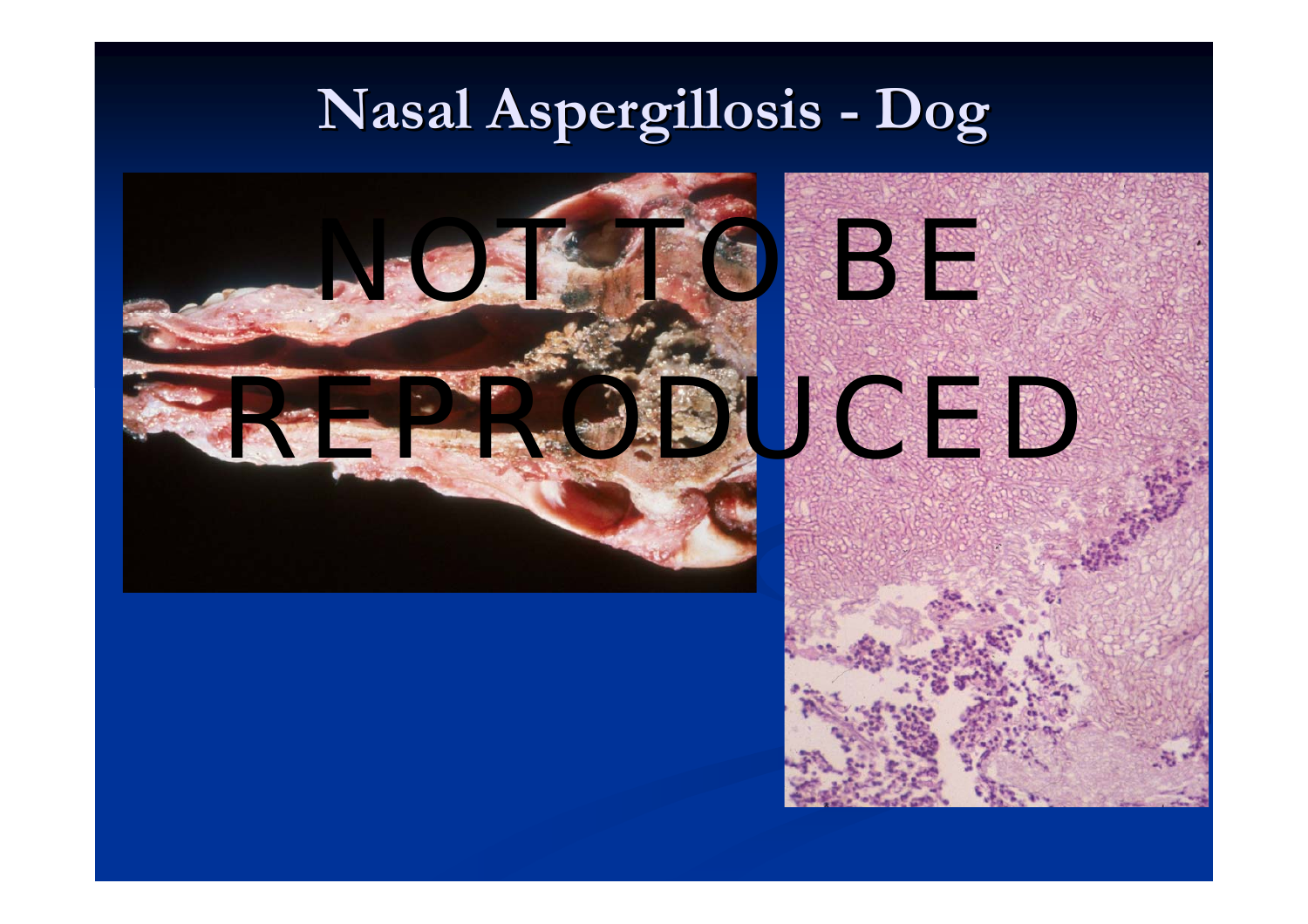**Cryptococcus sp. Cryptococcus sp.**

**Species: primarily cat, also dog (also marsupials) Pathology**  $\blacksquare$  Granulomatous nodules  $\blacksquare$  Mucopurulent inflammation  $\blacksquare$  Affects nasal mucosa, sinuses, lung  $\blacksquare$  May also affect skin, brain  $\blacksquare$ Subcutaneous nodules on nose of cats Granulomatous nodules